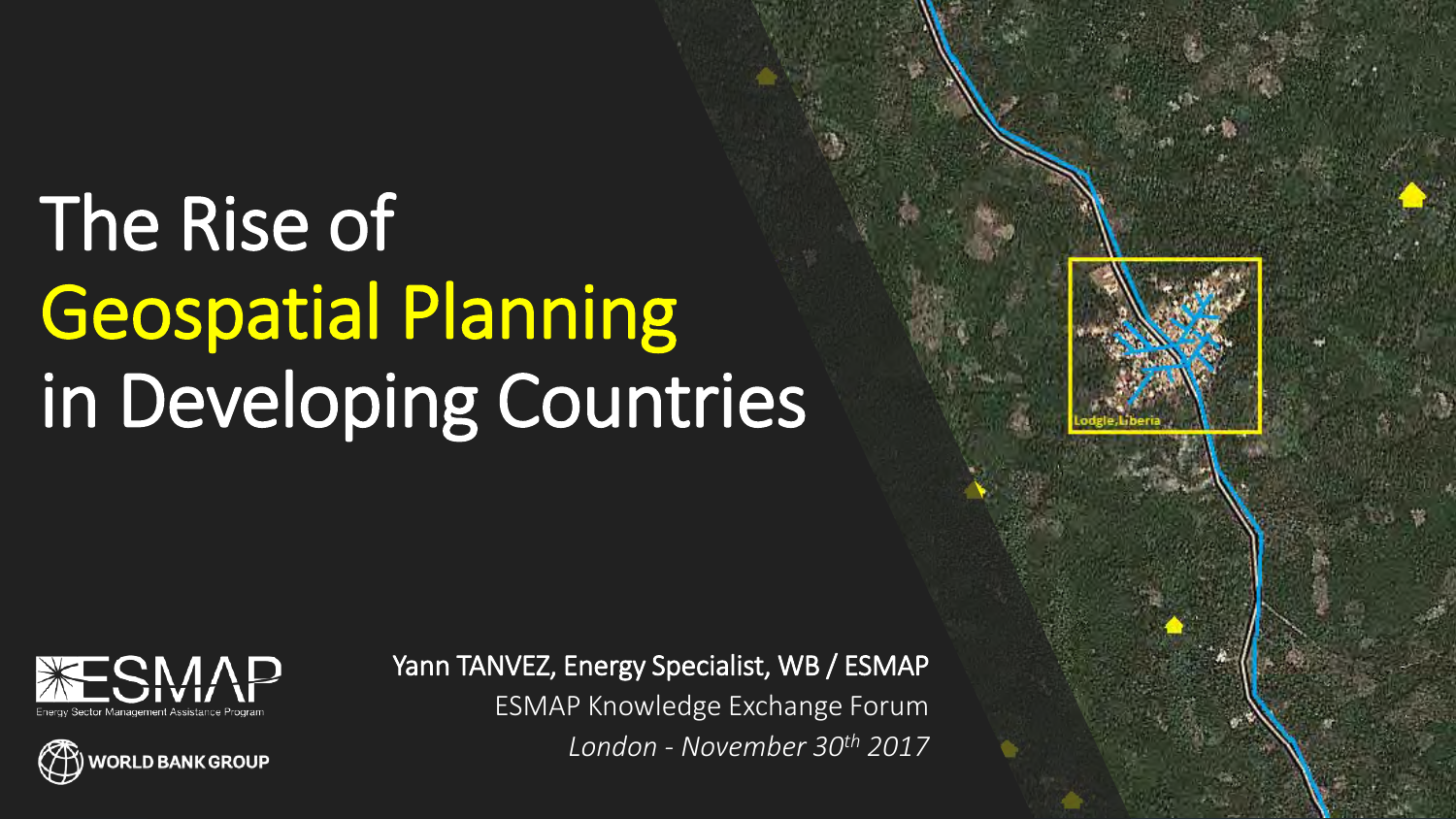

2030 universal access in Africa by technology\*

> 69% Grid 20% SHS 11% MG

\* % of total population - Source: IEA, 2017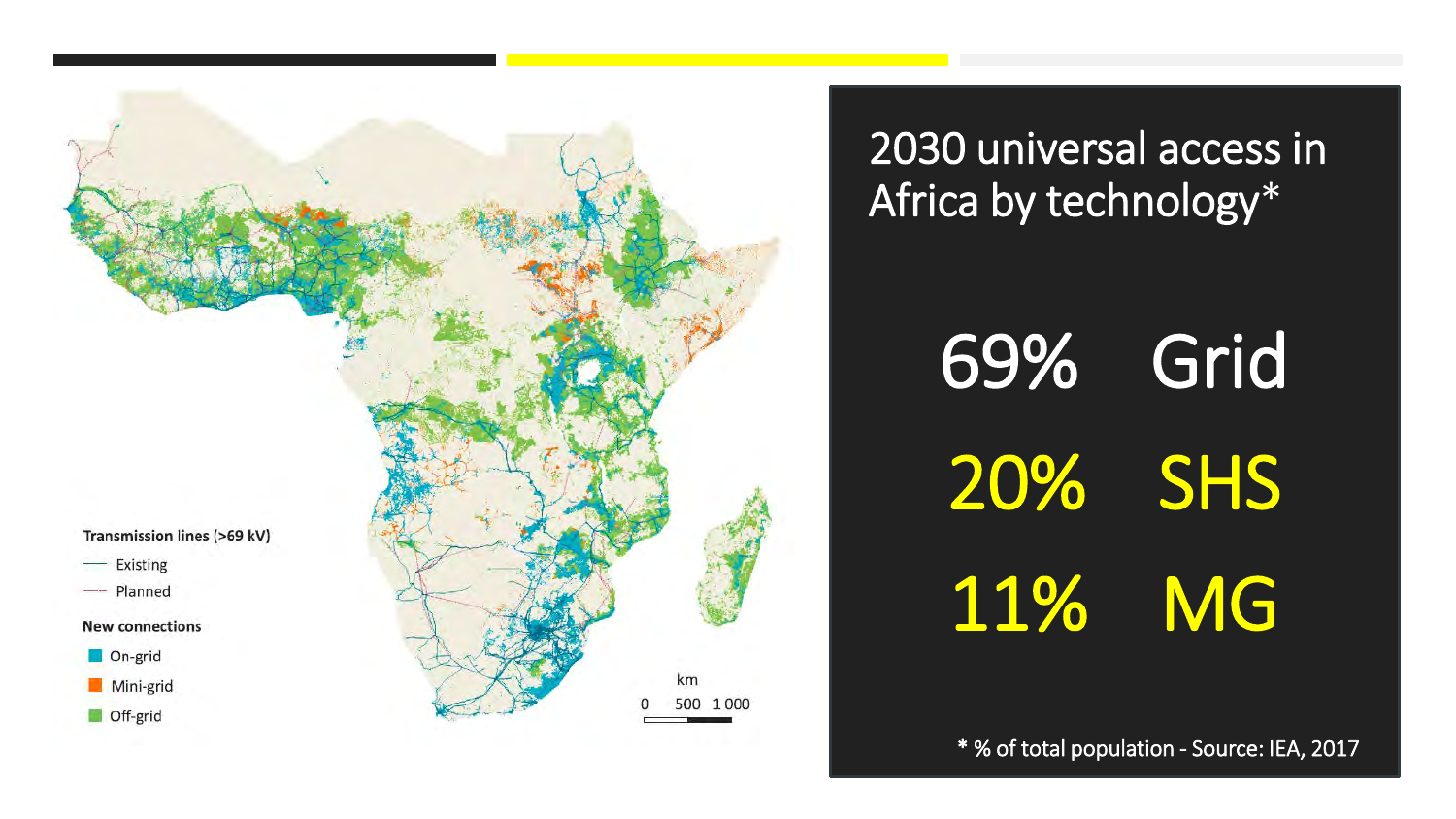## A changing electrification paradigm

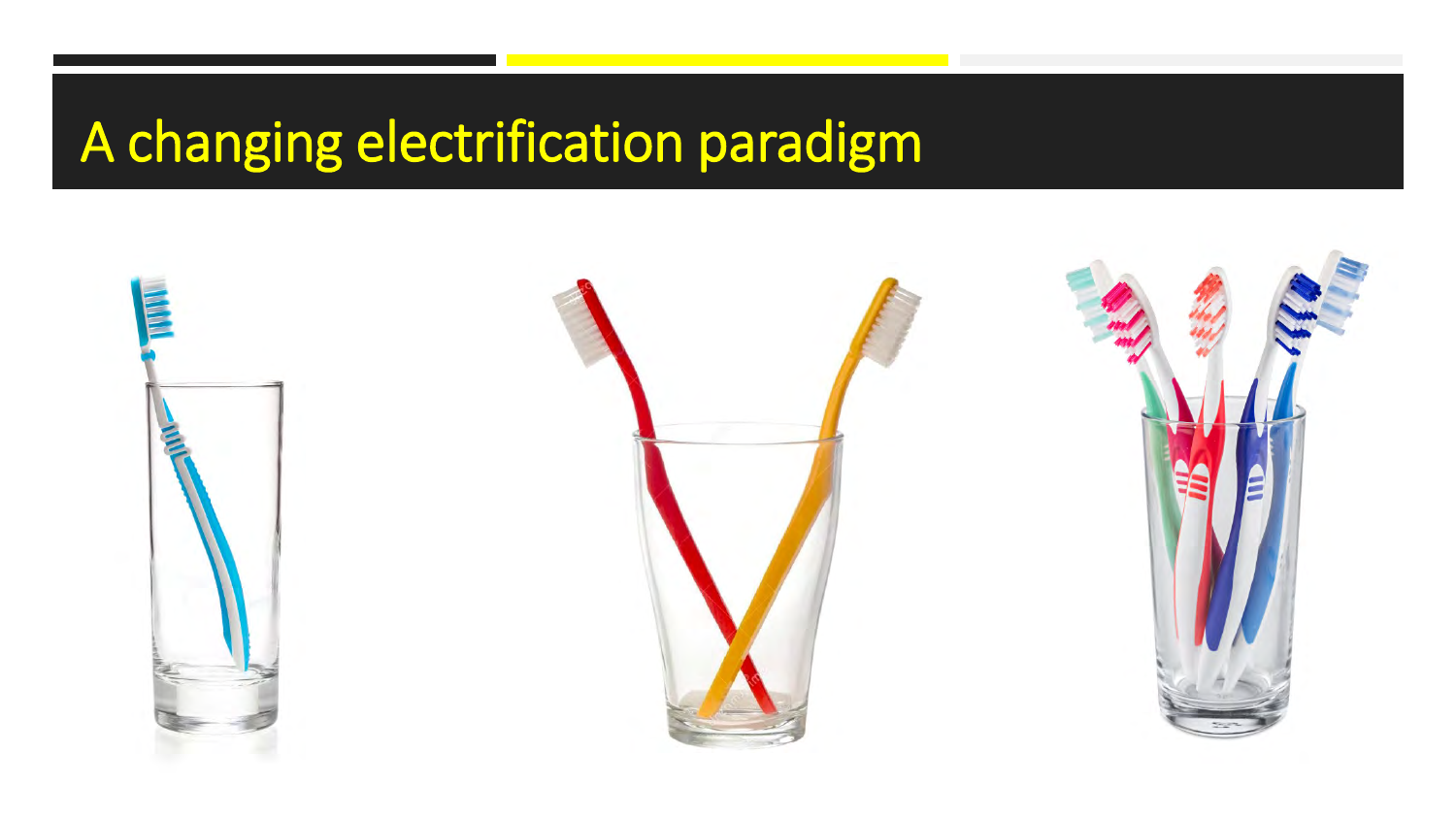## How does geospatial electrification help?

- $\checkmark$  Inclusive of both grid and off-grid solutions
- Bottom-up approach to planning based on electricity demand
- $\checkmark$  Dynamic with ability to adjust parameters and sequencing of roll-outs
- Informing access policies and investments with increased precision
- Foster transparency and rationality in Government planning
- $\checkmark$  Allows for donors' coordination and investments syndication
- $\checkmark$  Reduce risks for off-grid private investments through predictability and data availability

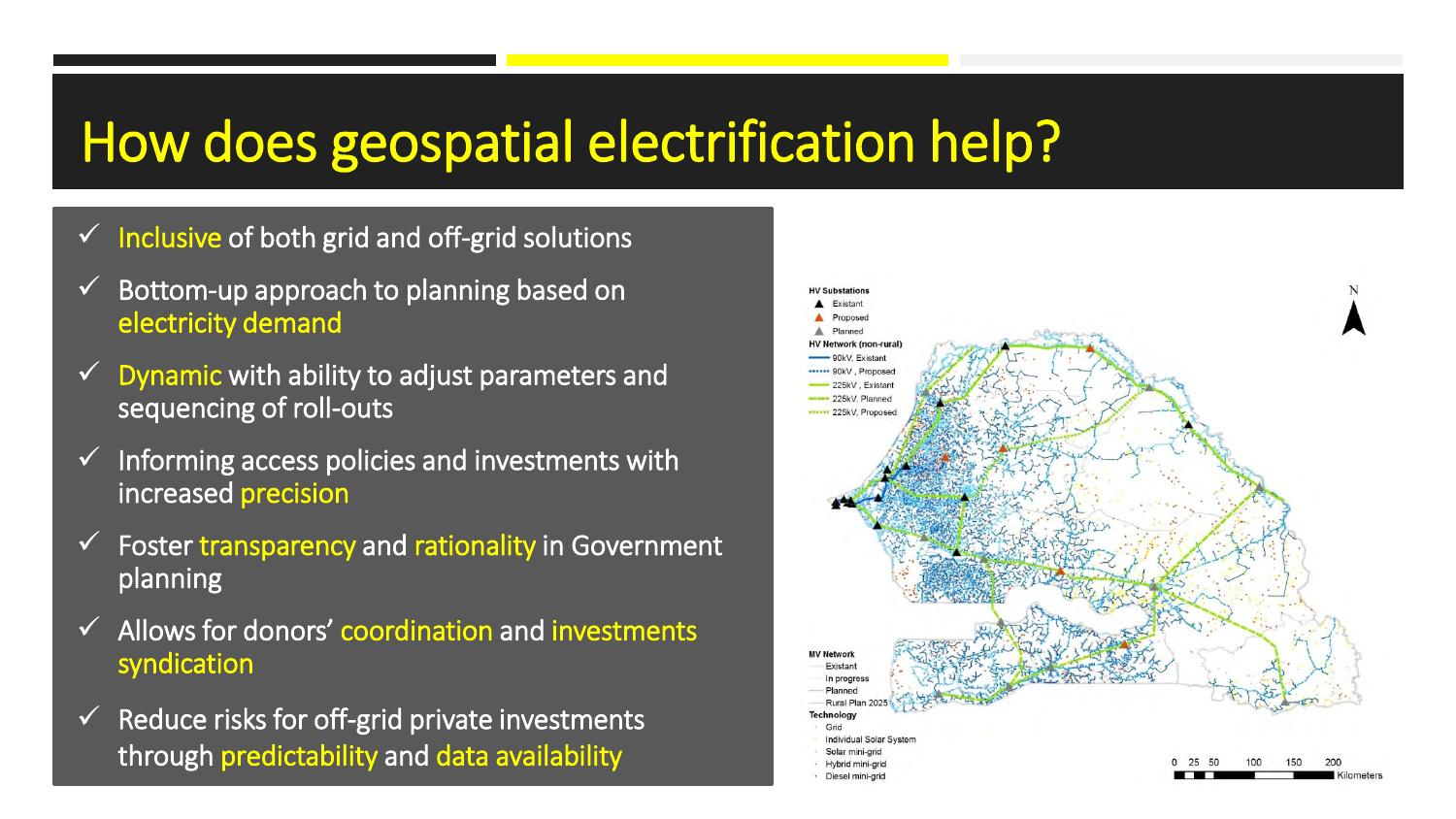### From planning to investments



**UNIVERSAL** 



|                                          | In US\$ Million |             |        |                        |         |
|------------------------------------------|-----------------|-------------|--------|------------------------|---------|
| <b>Type of investment</b>                | 2015            | 2016        | 2017   | 2018                   | 2019    |
| <b>Grid Investment</b>                   | \$72.5          | \$80.6      | \$79.8 | \$139.9                | \$232.2 |
| <b>Mini-grid Investment</b>              | \$0.6           | \$0.6       | \$0.6  | \$0.6                  | \$0.6   |
| <b>Pre-electrification</b><br>Investment | \$2             | \$3         | \$4.5  | \$6.5                  | \$8.5   |
| <b>Off-grid Investment</b>               | \$2.2           | 52.2        | \$2.2  | \$3.2                  | 53.2    |
| <b>Annual Investment</b>                 | \$77.3          | \$86.4      |        | \$87.1 \$150.2 \$244.5 |         |
| <b>Technical Assistance</b>              | \$10.3          | <b>S6.8</b> | 52.2   | 53.1                   | \$1.4   |

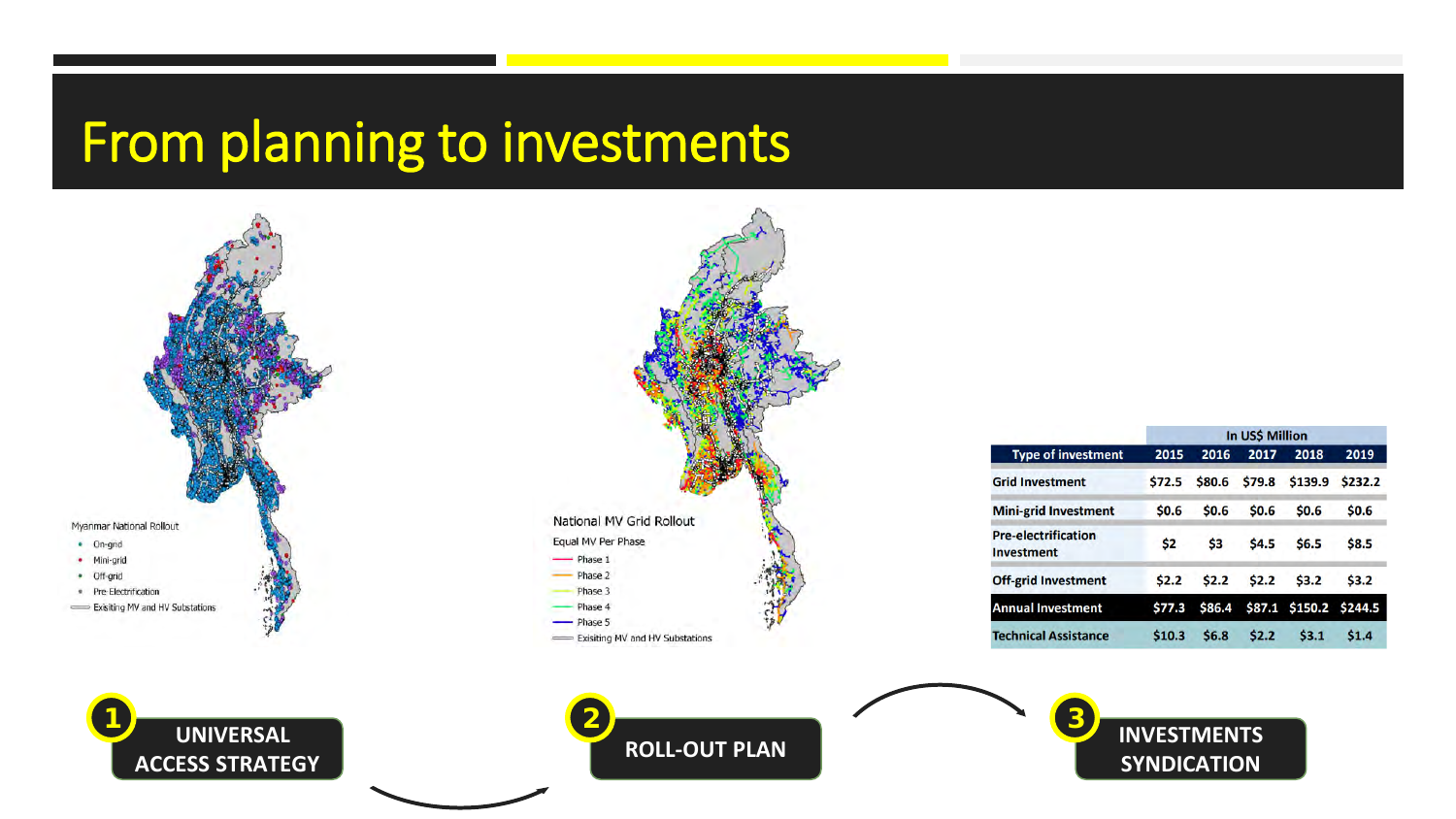### ESMAP SE4All TA Phase I [2013-2017]



- $\checkmark$  11 countries supported
- $\checkmark$  Focus on electricity and cooking
- $\checkmark$  Sector wide programs and investment prospectus as primary objectives
- $\checkmark$  Pioneered geospatial electrification planning
- Emerging outcomes includes: coordinated approach, increased domestic and international funding, improved costeffectiveness of programs, reduced risk for off-rid investments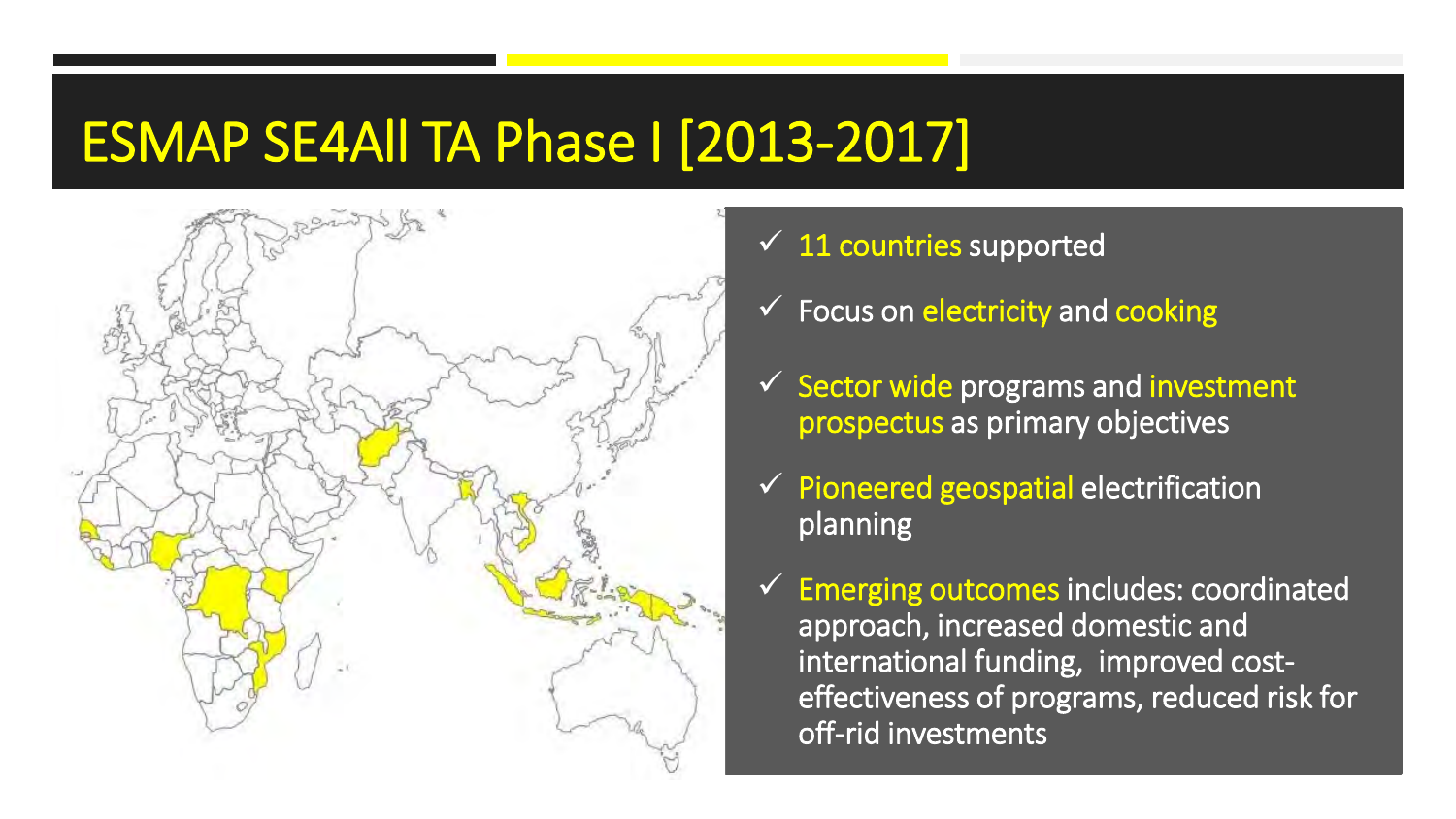## Learnings from phase I

- Geospatial plans get outdated quickly
- Scenarios and visualizations are most useful for informing strategies and policies
- Need for refining off-grid services as well as including productive and social uses
- **EXTE** Appropriate selection of resolution is key
- In-country capacity development requires long-term sustained support
- **High costs of data collection and limited** data publishing

### Lessons Opportunities

- Exponential availability of data, including new and underused collection methods
- Advances in [cloud] computational power
- [Open source] algorithms and software capabilities
- **Fast country level uptake allowing for** regional approaches to capacity building
- **Maturation of private sector offering and** interest from large IT and data players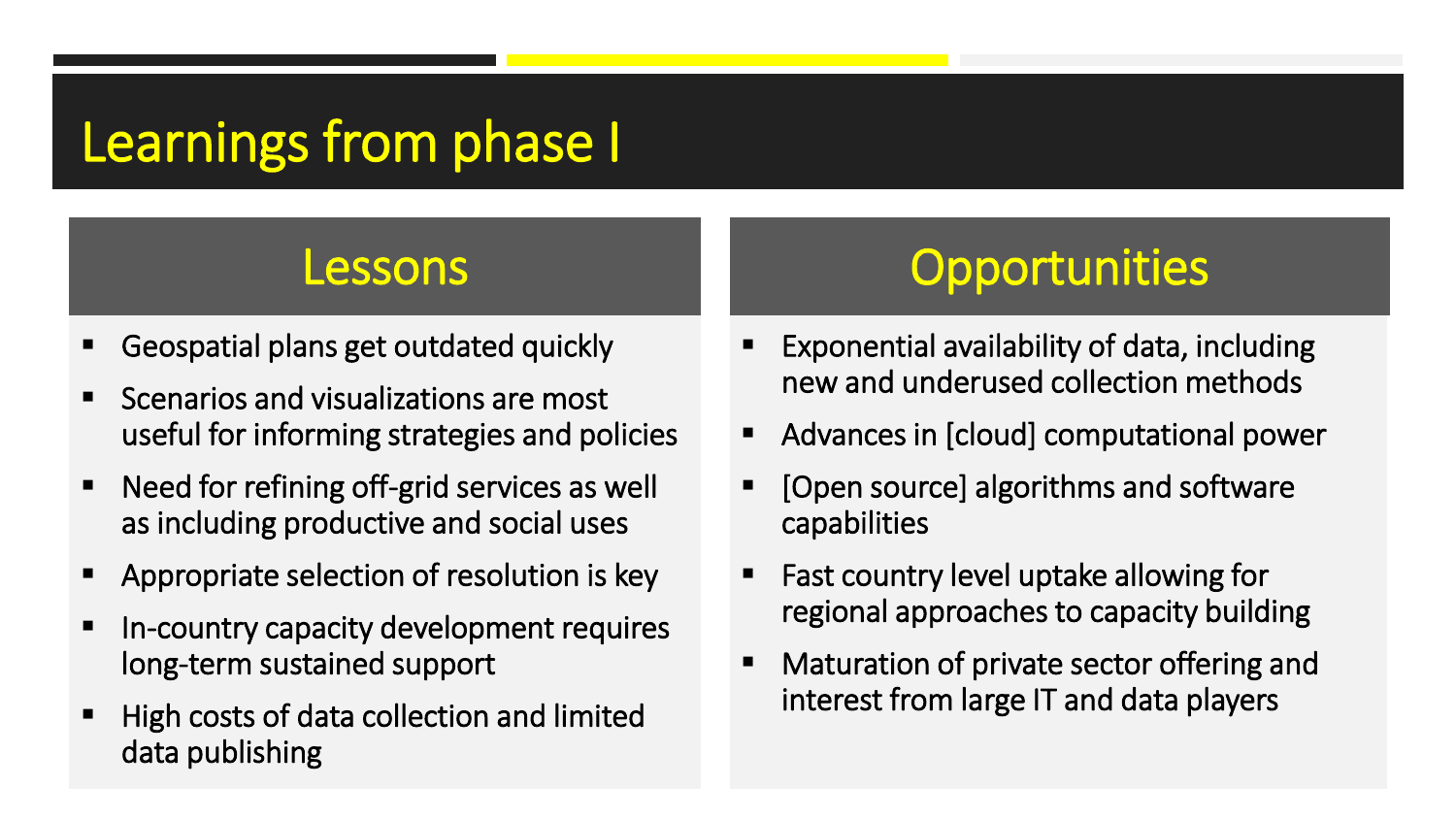## SE4All TA Phase II: 3 Pillars towards Mainstreaming



### **GLOBAL GEOSPATIAL PLANNING** platform + publication **PLATFORM + PUBLICATION**

- All countries with less than 90% access provided with 'strategy level' updatable electrification plan
- Inform World Bank/donors policy dialogue and support
- Foster comparability and transparency of planning results
- Partnership driven

### **COUNTRY SUPPORT + electrification procurements HARMONIZATION**

- Support to at least 7 new countries with detailed 'investment grade' geospatial planning
- Costs and time savings through streamline procurement for customized 'investments planning'
- Data standards and open data by default



### **Country and global level COUNTRY AND GLOBAL LEVEL capacity building CAPACITY BUILDING**

### GLOBAL PUBLIC GOOD COUNTRY UPTAKE KNOWLEGDE AND LEARNING

- Complement country-level efforts with longer-term regional and global activities
- Open knowledge: training material and e-learning
- Leverage partnerships with DFIs and academia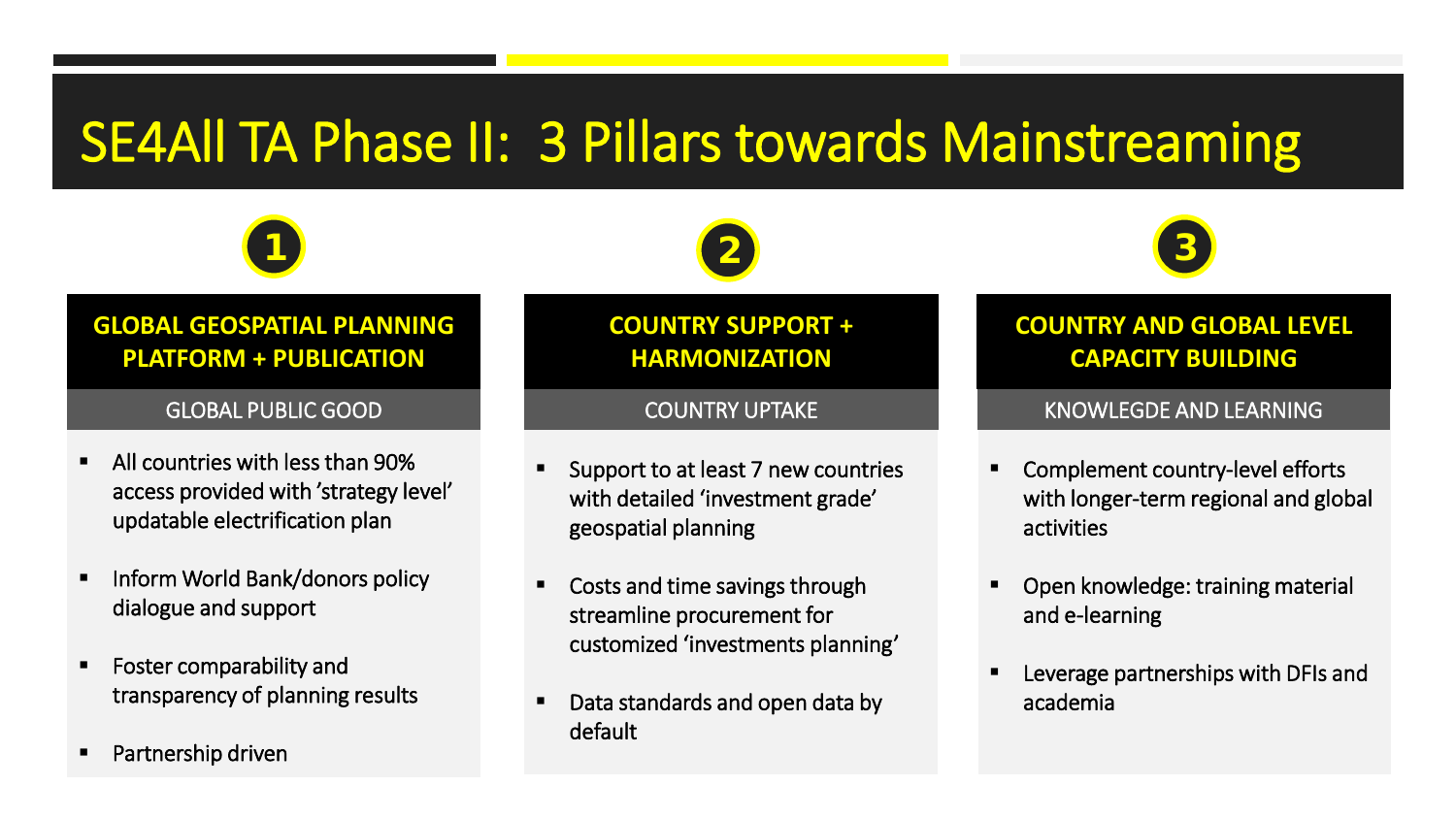## Global GIS model and planning platform overview



### **Best-in-class development, research and IT partners**

**2**



**Enhanced functionalities 3**

- Expansion to cover all countries below 90% access rate
- Scenario based on multitier framework
- Ability for users to customize time, cost and demand parameters
- Addition of private sector focus
- Evolutive platform with ability to upload new data over time
- Data standards allowing to visualize results of additional and/or external planning exercises
- Link with open e-learning materials
- 100% open source
- Available summer 2018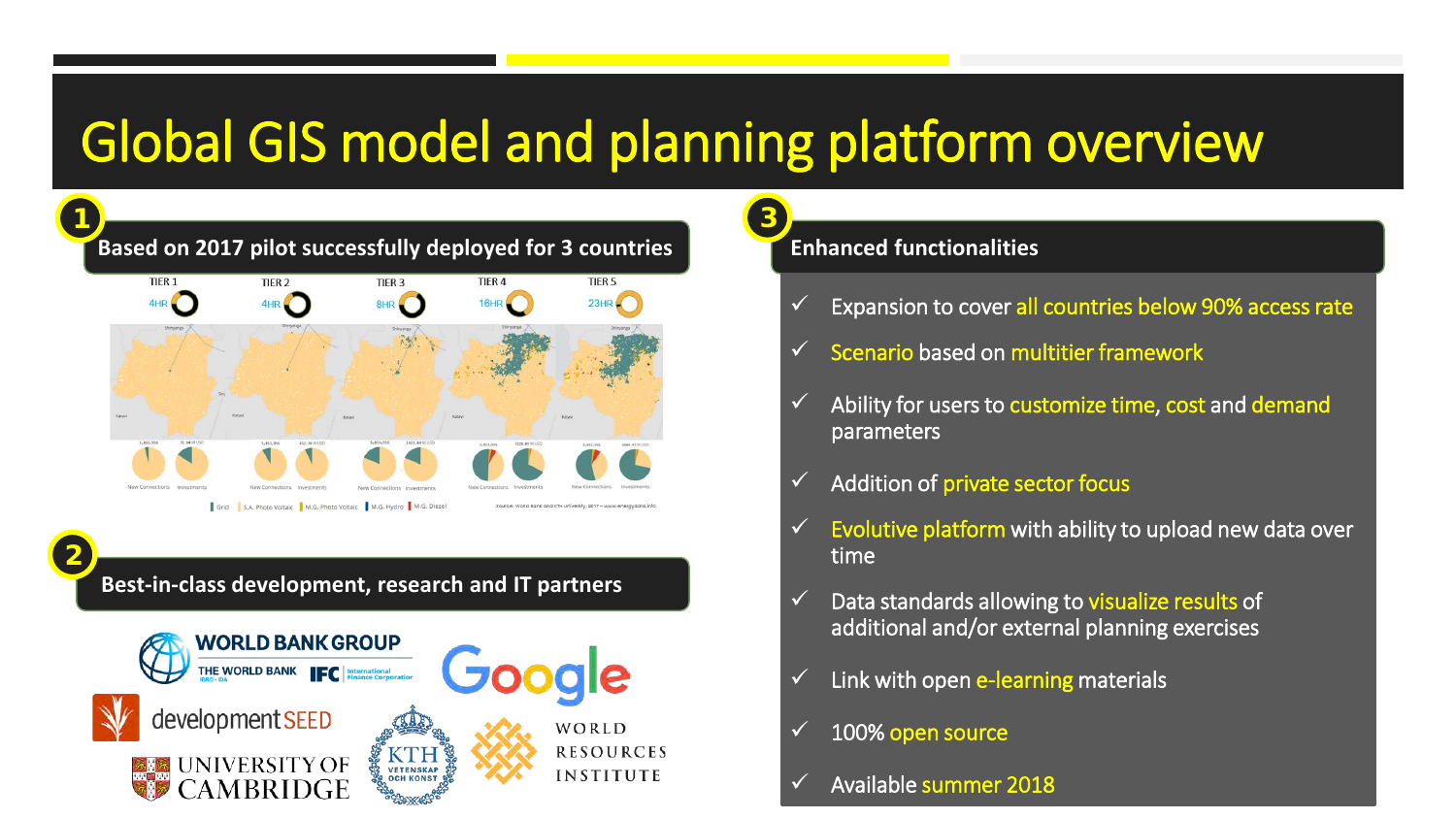### Concluding remarks

Geospatial electrification planning has become a key to help designing electrification strategies inclusive of both grid and off-grid solutions

Data innovations and economies of scale will help mainstream in forthcoming years while models will continue improving

Focus on building countries' capacity to develop and update plans is critical

Private sector can highly benefit through focusing on transparency and open data

Partnerships and coordination can speed up results and are at the core of ESMAP modus operandi